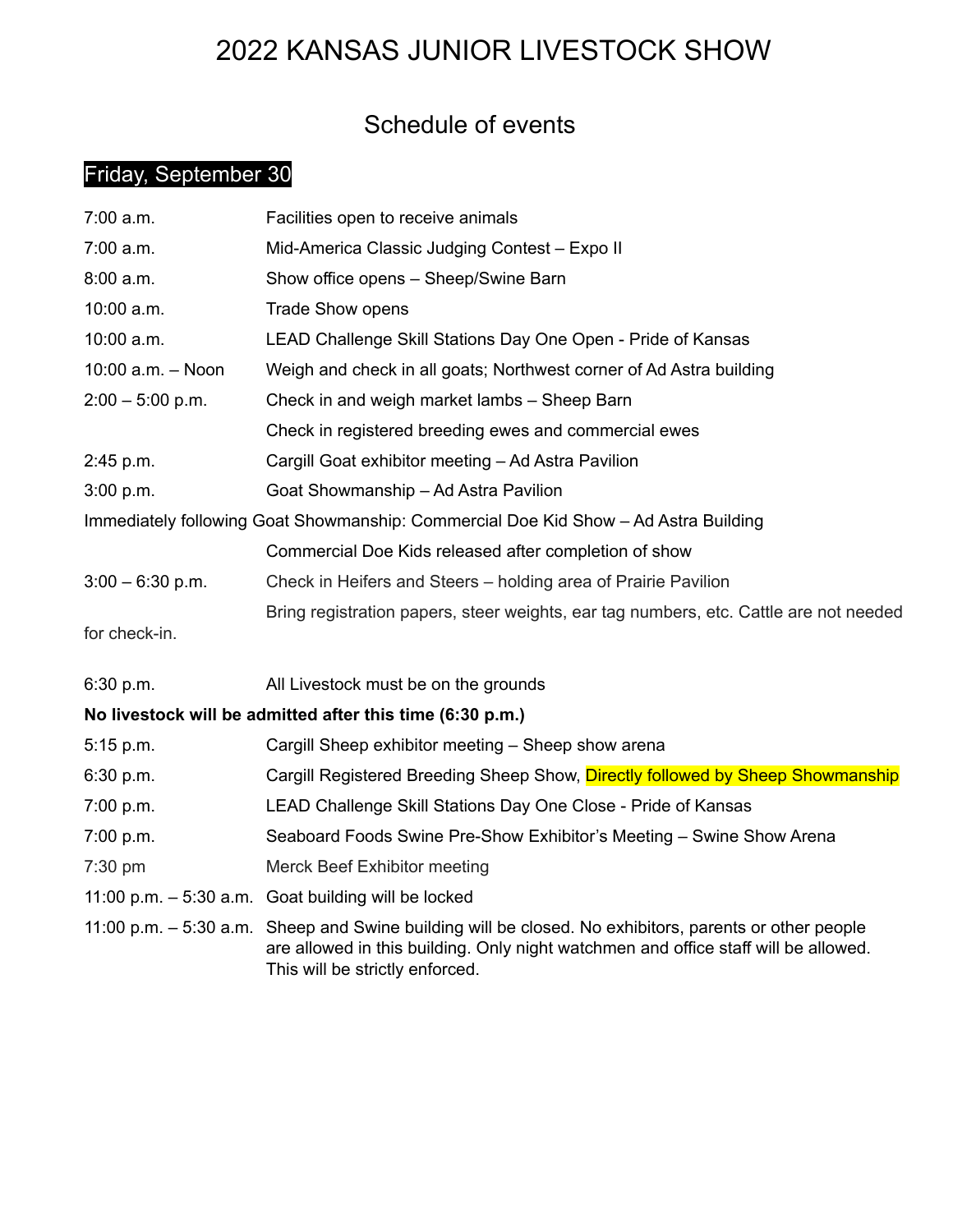### Saturday, October 1

| $7:00$ a.m.              | LEAD Challenge Skill Stations Day Two Open - Pride of Kansas                                                                                                                                                                                                                                                                                                                                       |
|--------------------------|----------------------------------------------------------------------------------------------------------------------------------------------------------------------------------------------------------------------------------------------------------------------------------------------------------------------------------------------------------------------------------------------------|
| $7:30$ a.m.              | LEAD Interviews begin - Pride of Kansas                                                                                                                                                                                                                                                                                                                                                            |
| $8:00$ a.m. $-8:00$ p.m. | Trade Show open                                                                                                                                                                                                                                                                                                                                                                                    |
| 8:00 a.m.                | Cargill Commercial Breeding Ewe Show - Sheep Arena                                                                                                                                                                                                                                                                                                                                                 |
|                          | Immediately followed by Market Lamb show – Sheep Arena                                                                                                                                                                                                                                                                                                                                             |
|                          | Show Order: Dorsets, Southdowns, white-face influenced crossbreds, hairsheep,<br>black-face divisions (five divisions, lightest to heaviest)                                                                                                                                                                                                                                                       |
| 8:00 a.m.                | All nine division Champion and Reserves will show for the top five overall<br>Cargill Market Goat Show - Ad Astra Building                                                                                                                                                                                                                                                                         |
|                          | Base bid goats can be checked into holding pen from 10:00 a.m.<br>until the conclusion of the market goat show.                                                                                                                                                                                                                                                                                    |
|                          | Market goats released after completion of Market Goat show                                                                                                                                                                                                                                                                                                                                         |
| $9:00$ a.m. $-$ Noon     | Check in and turn in weight cards for market barrows - Swine Building<br>All swine – barrows and gilts – must go through check-in to verify tags<br>and check pedigrees                                                                                                                                                                                                                            |
| 8:00 a.m.                | Breeding Heifer show sponsored by Merck Animal Health – Prairie Pavilion<br>Show Order: Angus, Hereford, Red Angus, Shorthorn, Shorthorn Plus,<br>Shorthorn Heifer Futurity, Shorthorn Steer Futurity, KLF Heifer Futurity,<br>KLF Steer Futurity, Limousin, Charolais, Charolais Percentage,<br>Simmental, Simmental Percentage, Gelbvieh, Maine-Anjou, MaineTainer,<br>Chianina, AOB, Commercial |

Immediately following **Merck Animal Health** Breeding Heifer Show – Beef Showmanship, starting with Juniors

All Heifers are released after their show.

9:30 a.m. KLF Futurity Show and Prospect Club Calf Show – Dairy Tie-Barn

2:00 p.m. Swine Showmanship

#### **Within 15 minutes after completion of Sheep Showmanship, deliver base-bid market lambs to gathering pen near Livestock Annex**

| 6:30 p.m.          | Announcement of KJLS Scholarship Winners - Prairie Pavilion Show arena |
|--------------------|------------------------------------------------------------------------|
| 7:00 p.m.          | KLF Prospect Club Calf Sale - Dairy Tie-Barn                           |
| 7:00 p.m.          | LEAD Challenge Skill Stations Day Two Close - Pride of Kansas          |
| $7:00 - 9:00$ p.m. | Street Dance for all exhibitors - Ad Astra Pavilion                    |